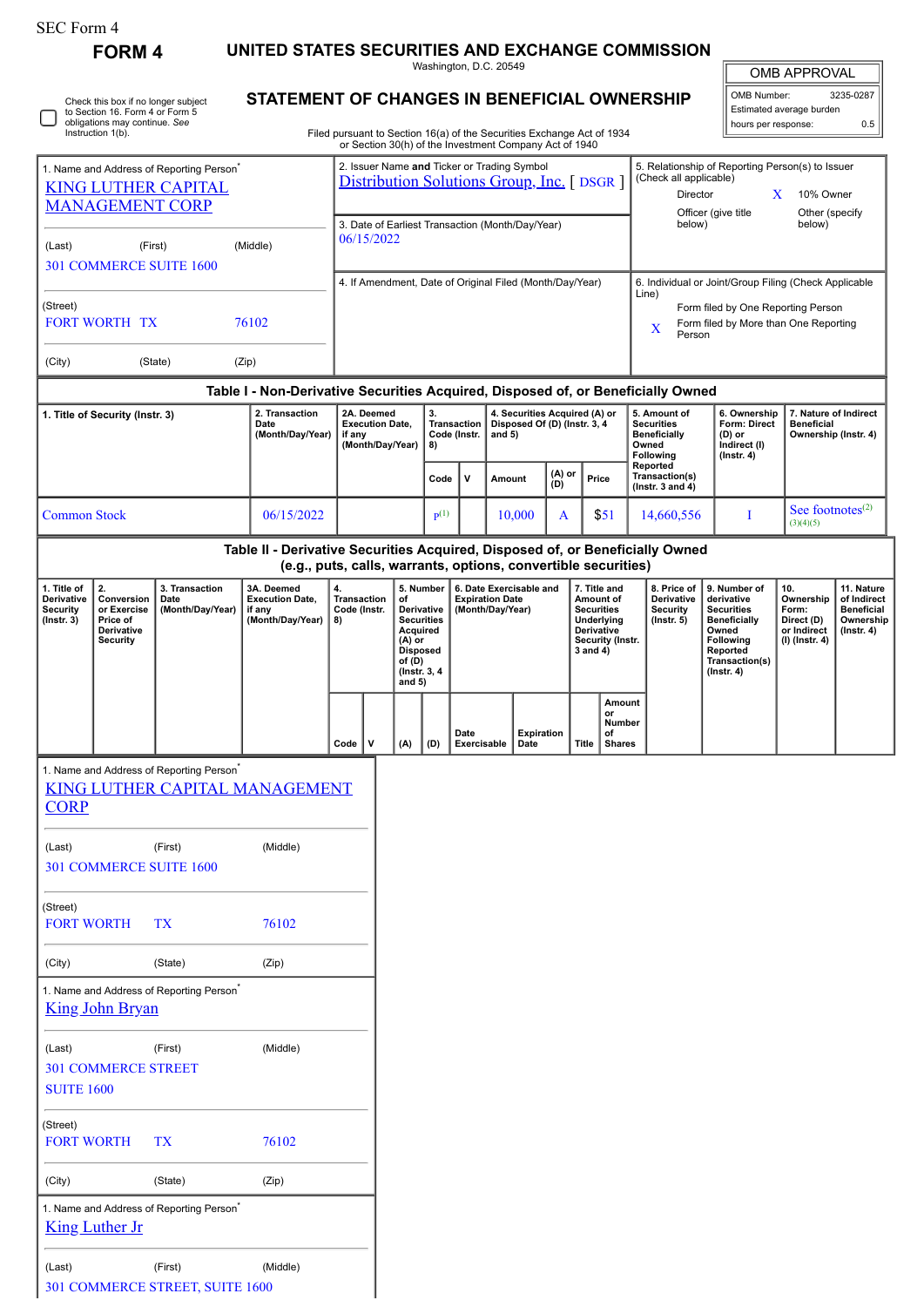| (Street)<br><b>FORT WORTH</b>                                                                       | TX      | 76102                                           |
|-----------------------------------------------------------------------------------------------------|---------|-------------------------------------------------|
| (City)                                                                                              | (State) | (Zip)                                           |
| 1. Name and Address of Reporting Person <sup>®</sup>                                                |         | <b>LKCM Private Discipline Master Fund, SPC</b> |
| (Last)<br>PO BOX 309GT                                                                              | (First) | (Middle)                                        |
| UGLAND HOUSE, SOUTH CHURCH STREET                                                                   |         |                                                 |
| (Street)<br><b>GRAND</b><br><b>CAYMAN</b>                                                           | E9      | 00000                                           |
| (City)                                                                                              | (State) | (Zip)                                           |
| 1. Name and Address of Reporting Person <sup>*</sup><br>LKCM Investment Partnership, L.P.           |         |                                                 |
| (Last)<br><b>301 COMMERCE STREET</b><br><b>SUITE 1600</b>                                           | (First) | (Middle)                                        |
| (Street)<br>FORT WORTH                                                                              | TX      | 76102                                           |
| (City)                                                                                              | (State) | (Zip)                                           |
| 1. Name and Address of Reporting Person <sup>®</sup><br><u>301 HW Opus Investors, LLC</u>           |         |                                                 |
| (Last)<br><b>301 COMMERCE STREET</b><br><b>SUITE 1600</b>                                           | (First) | (Middle)                                        |
| (Street)<br><b>FORT WORTH</b>                                                                       | TX      | 76102                                           |
| (City)                                                                                              | (State) | (Zip)                                           |
| 1. Name and Address of Reporting Person <sup>*</sup><br><b>LKCM TE Investors, LLC</b>               |         |                                                 |
| (Last)<br><b>301 COMMERCE STREET</b><br><b>SUITE 1600</b>                                           | (First) | (Middle)                                        |
| (Street)<br><b>FORT WORTH</b>                                                                       | TХ      | 76102                                           |
| (City)                                                                                              | (State) | (Zip)                                           |
| 1. Name and Address of Reporting Person <sup>®</sup><br><b>LKCM Headwater Investments II, L.P.</b>  |         |                                                 |
| (Last)<br><b>301 COMMERCE STREET</b><br><b>SUITE 1600</b>                                           | (First) | (Middle)                                        |
| (Street)<br><b>FORT WORTH</b>                                                                       | ТX      | 76102                                           |
| (City)                                                                                              | (State) | (Zip)                                           |
| 1. Name and Address of Reporting Person <sup>*</sup><br><b>LKCM Headwater Investments III, L.P.</b> |         |                                                 |
| (Last)                                                                                              | (First) | (Middle)                                        |